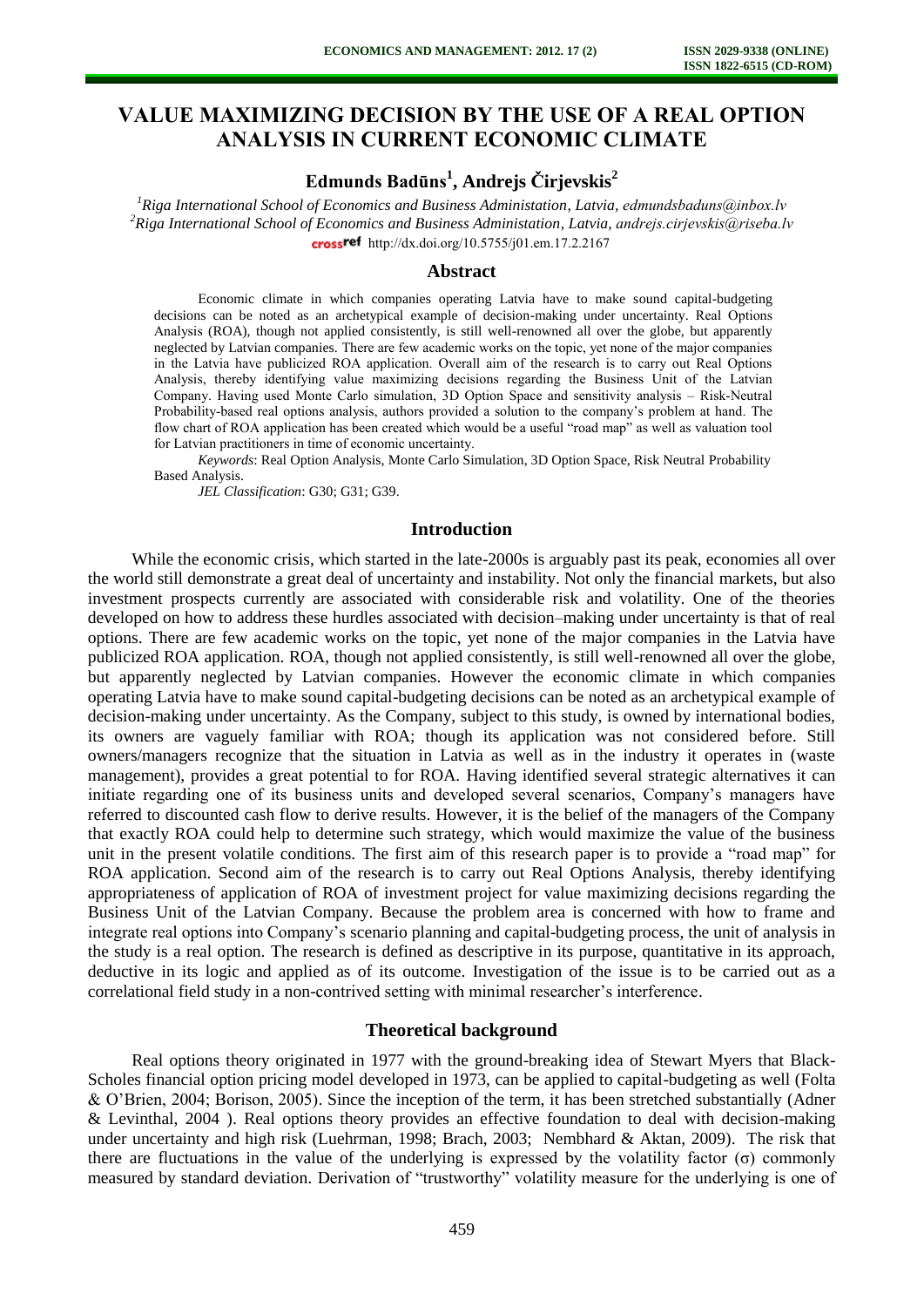

the basic hindrances in the valuation of real options (Luehrman, 1995; Thurner, 2003; Kodukula &Papudesu, 2006).

**Figure 1.** The flow chart of ROV application

Although not without its criticism, logarithmic present value approach (LPVA) is considered to be one of the best and hence – most often used real option volatility estimation techniques (Mun, 2002; Haahtela, 2007; Lewis *et al*., 2008). In LPVA value of sample standard deviation is the standard deviation of the natural logarithm of cash flow returns. This represents the volatility measure of the underlying or simply – volatility (σ) (Kodukula & Papudesu, 2006; Haahtela, 2007). Framing of real options refers to their illustration onto the (3D) Option Space before further analysis (Mun, 2003).Firstly introduced by Luehrman (1995), the 3D Option Space is a six region framework built on three parameters: width, height and depth (Mun, 2003; Kodukula & Papudesu, 2006). The list the mainstream ROA techniques as follows: partial differential equation (PDE), Monte Carlo Simulation (MCS) and lattices. Recombining binomial lattices are the most commonly used method to solve a real options problem (Copeland et al., 2000; Mun, 2002; Nembhard & Aktan, 2009). To derive real option value with the help of recombining binomial lattices two distinctive approaches may be applied which are based on: market-replicating portfolio (MRP) or riskneutral probability (RNP). Most of contemporary authors resort to RNP for the analysis of a real option problem (Copeland *et al*., 2000, Brach, 2003; Nembhard & Aktan, 2009). At least two lattices are needed in RNP approach -- and more are required for compound options (Nembhard & Aktan, 2009). Firstly, the lattice of the underlying (event tree) must be constructed. Secondly, real option valuation lattice is developed and calculated in the opposite direction, back to the starting node. For descriptive appeal both may be also merged into one lattice (Mauboussin, 1999; Copeland *et al.,* 2000). Once the lattice of underlying is developed for such time period, which is equal to the duration of the (longest) real option, as of the sequence presented, real option valuation lattice can be created ( Bailey *et al*., 2003; Teoh & Sheblè, 2007). After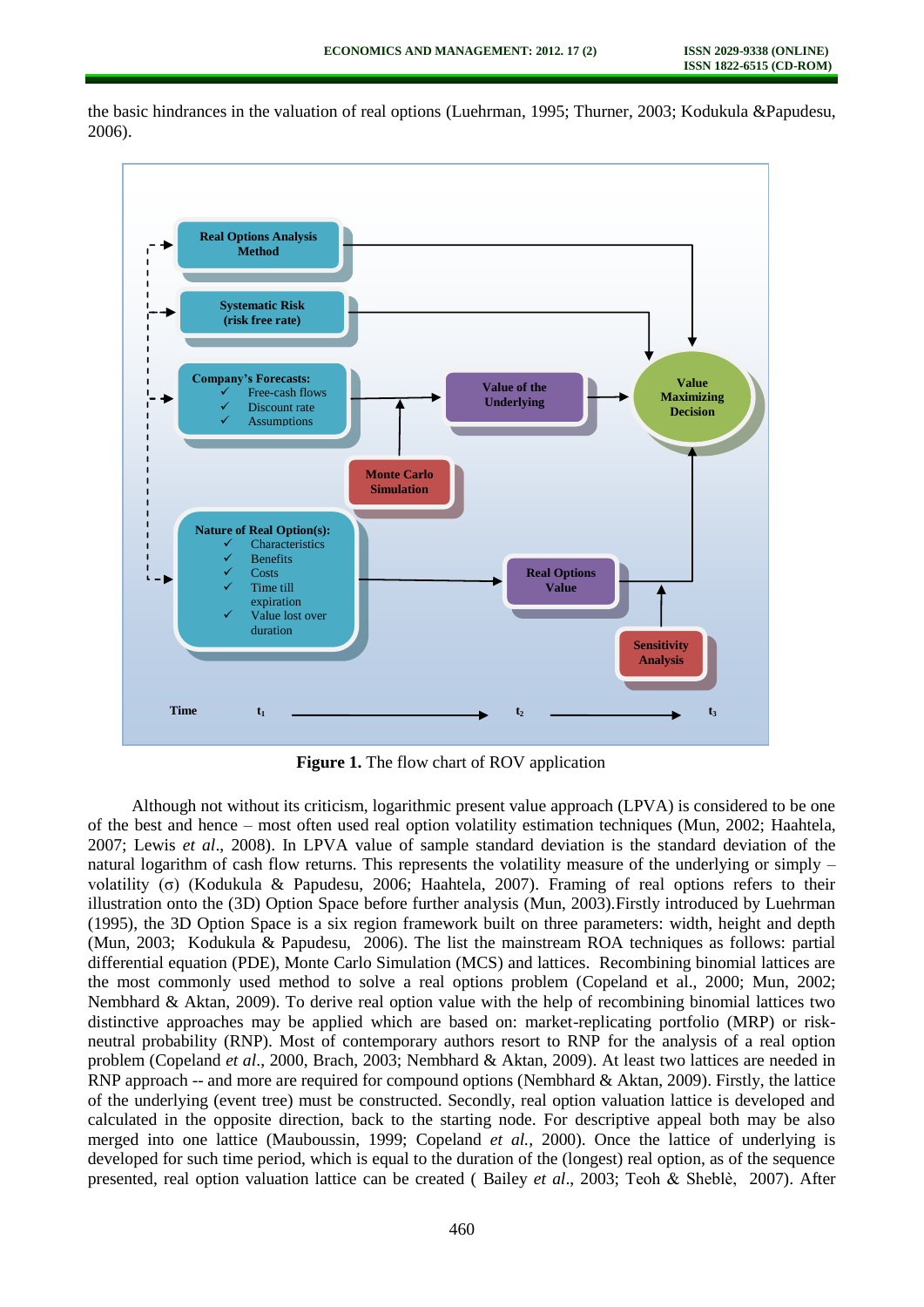lattice of the underlying has been developed a second lattice is constructed – that of real option's valuation or decision tree (Copeland *et al*., 2000). To make a value maximizing decision it needed to compare the value of the underlying *without* any real options with the value of the underlying *with* real options exercise. To determine the monetary value of managerial flexibilities or Options Value, it is necessary to subtract the value of the underlying, which, quoting (Mun, 2002) is "the static NPV without flexibility", from the calculated eNPV derived using RNP approach, where eNPV is the PV of project or company's future profitability taking into account the embedded managerial flexibilities and contingencies. The general rule is that the difference between what was the underlying prior and after ROA, always is Options Value (Kodukula & Papudesu, 2006; Mun, 2002). Thus, two research questions (RQ's) have been developed. First research question is defined as follows: How can the managerial flexibilities Company's management has regarding its business unit be framed as real options? The first research question is concerned with the transformation of the managerial problem into a real options problem. Second research question is defined as follows: What decisions would maximize the value of the business unit over the next three years according to Real Options Analysis? It will be determined how management of the Company can proactively manage real options to maximize the value of the business unit in the future. The above-stated RQ's thus are going to be addressed in the subsequent analysis.

#### **Research methods**

To fulfill the specific aims of the study, primary data is obtained from individuals, namely Company's representatives. During several unstructured face-to-face interviews the peculiars of the problem on hand and nearly all input data necessary for ROA shall be provided. In opposition, secondary sources of data adhered to in this paper constitute those sources external and internal to the organization. Finally, during the analytical process, the data will be measured via absolute scales (i.e. differences, margins, etc.) and relative scales (i.e. ratios). BU forecasted FCF's for the next three years of operations as of 1 May 2011 (using endof-year convention and ending 1 May 2014 are depicted as follows: in 1 year 299500 LVL (1LVL=0,7028 Euro), in 2 year 396900 LVL and in 3 year 567000 LVL. The management of the Company identified two other far less deterministic Scenarios – tentatively labeled as Slump Scenario and Recovery Scenario as well as three strategic moves it may initiate regarding the BU over the next three years, depending on the situation in the market: to expand its business; secondly, to reduce the fixed costs and thirdly to liquidate the assets. Theoretical framework of the research is presented in figure 1.Therein interaction between independent variables (blue), moderating variables (red), intervening variables (purple) and the dependent variable (green) are illustrated. Thus, first aim of our research paper has been reached. The flow chart of Real Option Value (ROV) application has can be a useful "road map" for Latvian practitioners in time of economic transition.

#### **Result of Research**

In order to provide an answer to the first research question, firstly in is necessary to view all alternative strategies the Company has regarding the BU considered through the lens of real options theory. Until spring of 2014, the Company has two real options – option to choose and option to defer. At maturity (i.e. after three years) only the chooser option will be left, thus the Company can either expand, contract, abandon or let all real options expire worthless. At maturity the deferral option would become nonexistent, since the decision to invest or disinvest can no longer be delayed. Strategic alternatives of the Company regarding the BU, viewed as real options, alongside their relations inter se are depicted in the proceeding figure 2.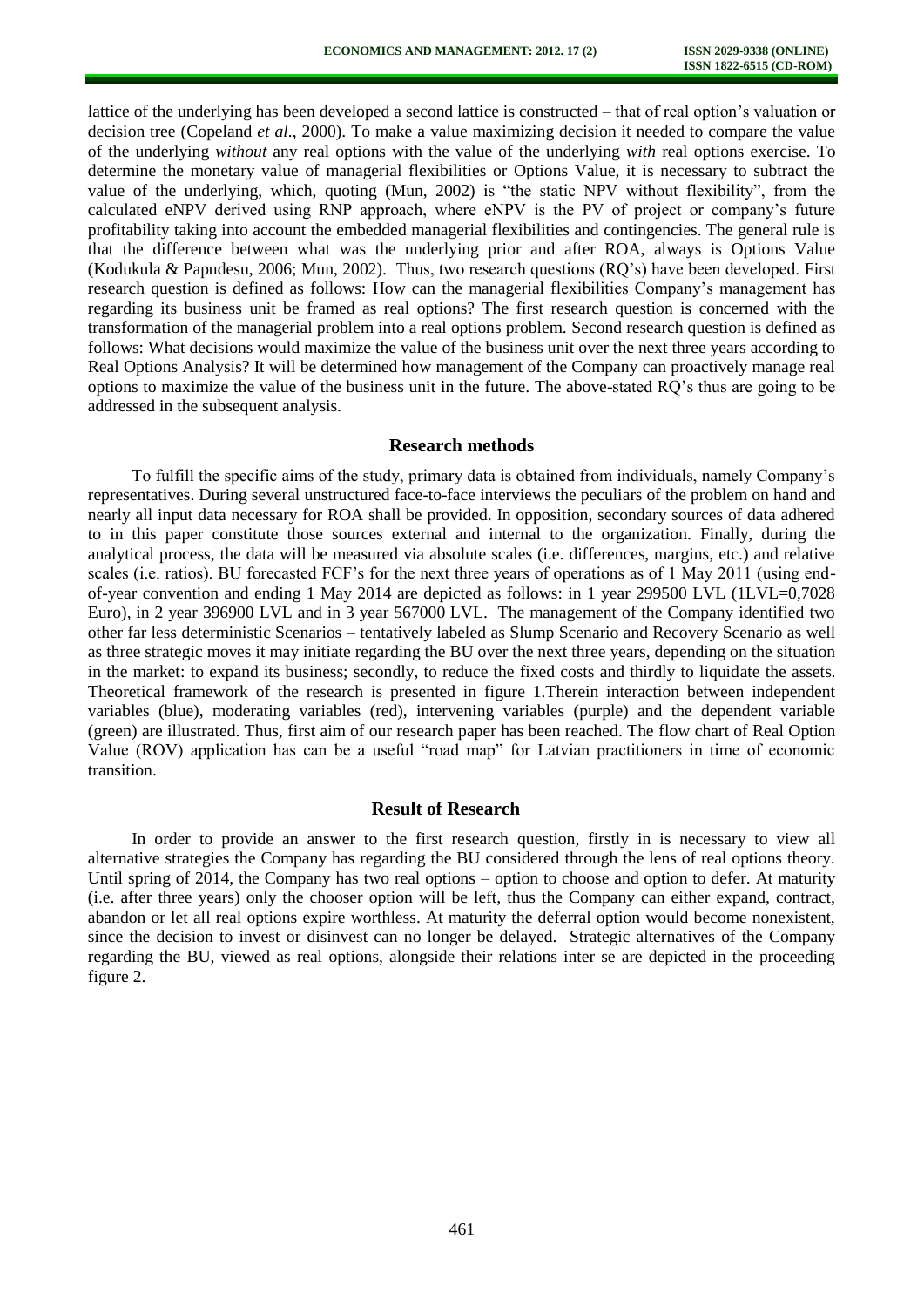

**Figure 2**. Portfolio of Real Options Held by the Company

At any time in the next three years the Company can choose either one of the three mutually exclusive options: a) expansion option – expand the operations of the BU by servicing new geographical regions at a cost of 145 000 LVL which would augment the FCF's generated by the BU by 25% (alternatively could be labeled as growth or investment option); b) contraction option – shrink the operations of the BU by ceasing to provide the least profitable services, thereby gaining 150 000 LVL but loosing 15% of FCF stream generated by the BU (alternatively: scale down or scope down option); c) abandonment option – liquidate the assets of the BU by selling them to another subsidiary of the parent company at 550 000 LVL (alternatively: exit or disinvestment option). Scenarios with higher probability undoubtedly are more likely to occur (i.e 50% for Base; 35% for Slump and 15% for Recovery). For the cumulative probability set to be used in conjunction MS Excel formulae, Slump scenario should be given 0≤p<0,35 range; Base scenario 0,35≤p<0,85 and Recovery scenario 0,85≤p<1. MCS is iteratively re-run 30 times and the simulated values of both  $S_0$  and  $\sigma$  are noted. Afterwards arithmetic mean of these both sets is determined. Following the MCS sequence outlined, the following values are obtained: value of the underlying at time zero (**S0**) equals **880 183 LVL**; volatility factor (σ) over the duration of real options amounts to **21,28%**. The results ROV formulas for expansion option (EOV), contraction option (COV) and abandonment option (AOV) are depicted in the proceeding Tables 2 and Table 3. Once general ROV formula for each real option is determined it is possible to depict the chooser option onto 3D Option Space. Once real options are framed onto 3D Option Space, several observations can be made and presented in the subsequent Fig.3. Illustration of real options onto 3D Option Space consecutively show that only expansion option is in-the-money presently and only its exercise would augment the business unit's value. Thus, first research question has been answered. Having answered first research question, as alluded to above in this paper ROA shall be conducted by applying RNP approach answering second research question.

| <b>Tuble 1.</b> Real Option value I ormain |                                                        |  |  |
|--------------------------------------------|--------------------------------------------------------|--|--|
| <b>Real Option</b>                         | <b>ROV Formulae</b>                                    |  |  |
| Expansion<br>Option                        | $EOV = S - X = 0.25 \times S_{0_{i,j}} - 145000$ (LVL) |  |  |
| Contraction<br>Option                      | $COV = S - X = 150000 - 0.15 \times S_{0_{i}}(LVL)$    |  |  |
| Abandonment<br>Option                      | $AOV = S - X = 550000 - S_{0_{11}}(LVL)$               |  |  |

**Table 1.** Real Option Value Formula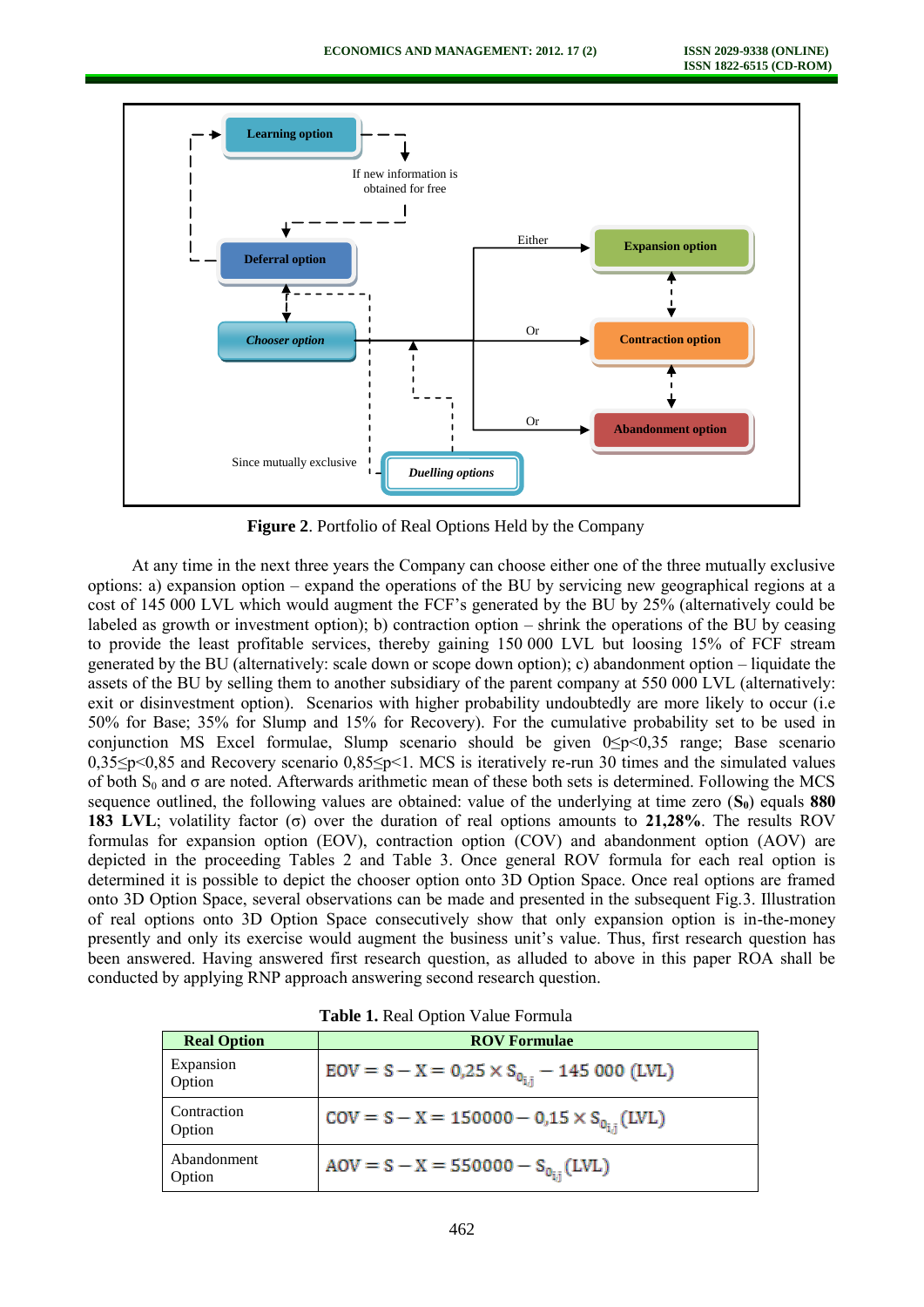Based on the managerial assumptions and MCS, PV of the underlying  $(S_0 = 880 183 \text{ LVL})$  and volatility ( $\sigma$  = 21,28%) is already determined. The last parameter to be identified thus is the risk free rate over real options duration - the fixed interest earned on a (last issued) three year bond is 5,5875%. Following the calculations of all lattice parameters, ROA by applying RNP approach can be conducted. Initially lattice of the underlying is constructed and afterwards – real options valuation lattice. Taking the value of the underlying at each node, ROV can be calculated and the value maximizing decision can be identified at that node. Identification of value maximizing decisions shall start from the terminal nodes and then the tree is "rolled back". At any node, the value maximizing decision is to be determined by weighting the value of the underlying *without* real options' exercise (or deferring the decision) against *with* real options' exercise.

| <b>Real Option</b>                      | PV(S)<br>(LVL) | PV(X)<br>(LVL) | Q-Ratio |  |
|-----------------------------------------|----------------|----------------|---------|--|
| <b>Expansion Option</b>                 | 220 046        | 123 177        | 1,79    |  |
| <b>Contraction Option</b>               | 103 958        | 132 027        | 0,79    |  |
| <b>Abandonment Option</b>               | 381 178        | 880 183        | 0,43    |  |
| Volatility Index ( $\sigma \forall t$ ) |                |                |         |  |
| Time Till Expiration (years)            |                | 3              |         |  |
| Volatility Measure $(\sigma)$ (%)       | 21,28%         |                |         |  |
| Volatility Index ( $\sigma \forall t$ ) | 0,37           |                |         |  |
|                                         |                |                |         |  |

The value of the starting node, determined via backwards induction, is calculated as 989 701 LVL. This figure represents eNPV or the total value of the BU, taking into consideration the identified real options, *if* value maximizing decisions shall be made at all instances. It is possible to determine the monetary value of the flexibilities Company's management has. From the equation above it can be determined that if managers would indeed make value maximizing decisions over the next three years, it augments the value of the *BU by 109 518 LVL or 12,44%* ([eNPV-NPV]/NPV). The results of Real Options Analysis using risk-neutral probabilities during the analysis of second research question indicate that the value of the BU the next three years is maximized if the decision currently is deferred. Finally, Sensitivity analysis is performed on eNPV or the total value of the BU whereby the major factors of ROA is altered in  $+/-10\%$ , one at the time. Sensitivity analysis points out that the underlying and expansion option predominantly affect the expanded value of the BU over the next three years which is calculated as 989 701 LVL.



**Figure 3.** Real Option onto 3D Option Space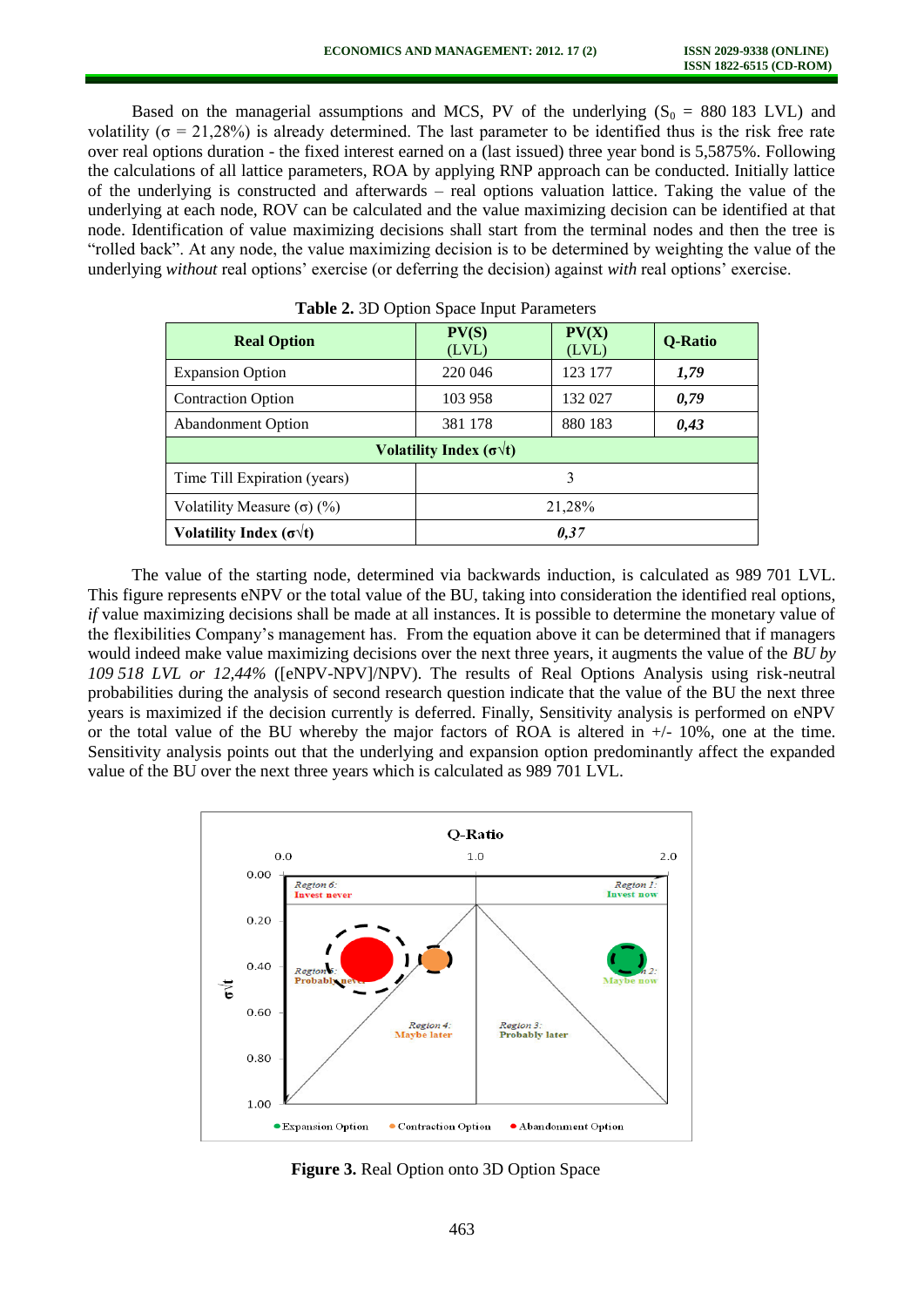## **Conclusion**

The aim of this research was to carry out Real Options Analysis, thereby identifying value maximizing decisions regarding the business unit of the Company over the next three years. The aim has been reached answering on two research questions. The first research question dealt with transformation of the managerial problem into a real options problem and was defined as: How can the managerial flexibilities Company's management has regarding its business unit be framed as real options? It viewed the strategic alternatives available to the Company regarding the business unit consider through the lens of real options theory. In function to the analysis made the following conclusions can be made: Strategic alternatives can be framed as real options. Real option permits the Company to either expand, contract or abandon the business unit in the next three years, each having unique benefits and costs. The most objective estimate of business unit's value over the next three years is 880 183 LVL and real options can be valued in function to this figure. The stated value can be derived on the basis of Monte Carlo simulation performed in accordance with DCF analysis as well as managerial assumptions. Volatility associated with the forecasted free cash flows generated by the business unit over the next three years is 21,28% according to Monte Carlo simulation conducted. This factor principally affects the value of real options. Expansion option is the only real option whose benefits currently exceed its costs. Other real options are out-of-the-money. The second research question was formulated as: What decisions would maximize the value of the business unit over the next three years according to Real Options Analysis?

While providing an answer to this research question, Real Options Analysis using risk-neutral probabilities was carried out. Accordingly, the proceeding conclusions can be drawn: Value maximizing decisions over real options' duration can be determined using risk-neutral probabilities in the given case, as the characteristics of real options permitted its application. Real options value formulae and identification of necessary lattice parameters allowed to contrast individual real options and thus identify value maximizing decisions at different points of time. Up till the end of second year (time  $t_4$ ) expansion option, contraction options as well as abandonment option (jointly constituting chooser option) are suboptimal to realize, since value of the business unit is higher if decision is postponed. Expansion option is in-the-money at more nodes that abandonment and contraction options. While early exercise of expansion option is not preferred, given its relatively high benefit-to-cost ratio it is the most valuable real option according to risk-neutral probability approach. Currently the value maximizing decision regarding the analyzed business unit is to defer investment or disinvestment. The value of waiting (and learning) or deferral option is higher than that of a chooser option as of present. The monetary value of managerial flexibility is 109 518 LVL**,** if Company's management would make value maximizing decisions regarding its business unit at all instances. The abovementioned figure augments the value of the business unit over the next three years by 12,44%. Total value of the business unit, taking into account managerial flexibilities, over the next three years is most sensitive to changes in the value of the underlying and expansion option. These constituents predominantly shall determine the value of the business unit over the next three years. There are three categories of limitations of the research. First deals with the validity of data provided to the researchers. In case the data is subject to a change (which is most likely due to continual nature of Real Options Analysis), the analysis shall become voided. Thus the recommendations were valid only as of  $1<sup>st</sup>$  May of 2011; any update of data after the mentioned date is beyond the scope of this paper. Secondly, the analytical approach used is subject to certain limitations. Real Options Analysis applied was that of risk-neutral probabilities – inevitably this approach has to make certain assumptions. Last but not least, it should be stressed that due to the mathematical complexity involved, real options problems are far better solved using specialist software. This paper addresses managerial problem in a relatively simple way (even for real options theory) thus financial results should be interpreted and perceived as approximations only. The study conducted may be continued in a number of directions, whereby problem analysis can be made more robust by referring to: compound and sequential compound options; game-theoretical frameworks or Option Games; non-recombining and/or multinomial lattices; Fuzzy Pay-Off Method for Real Options Valuation. It would underpin appropriateness of ROA of Investment Project in Latvian Economic Climate.

#### **References**

1. Adner, R. and Levinthal, D.A.( 2004). What is Not a Real Option: Considering Boundaries to Application of Real Options to Business Strategy. Academy of Management Review, [online] 29 (1), pp. 74-84. Available at: <